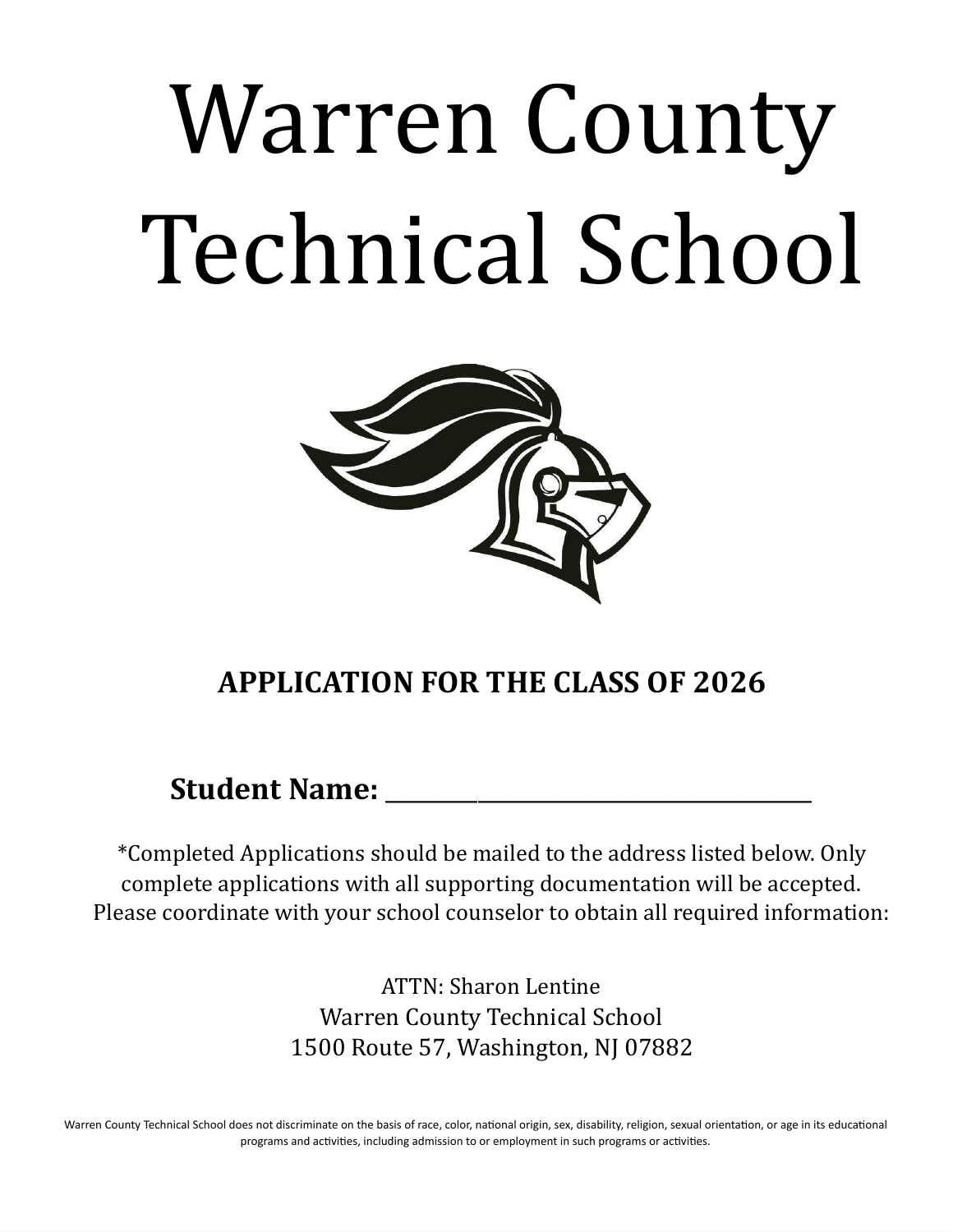

## **WARREN COUNTY TECHNICAL SCHOOL Application for the Class of 2026**

This completed application must be received by **January 14th, 2022**. Applications will not be considered until all required documents have been received. Each applicant will be reviewed by the Admissions Committee and assessed via Board Approved Rubric. This rubric can be found on the school's website, www.wctech.org, under "Student Life", "Admissions."

#### **Required Documentation**

To obtain the following documents, you must notify your school district of your intention to apply to Warren Tech. *Do not send this application until all documents are included.*

\_\_\_\_\_ Complete Middle School Discipline Record \_\_\_\_\_ Signed Parental Release (Back Page)

#### **Programs of Study**

Warren County Technical School offers twelve different career programs. Please list your top two career choices from the choices below. More information about each program can be found at *[www.wctech.org](http://www.wctech.org/)* under "*Student Life*"/ "*Admissions*".

| <b>Automotive Technology</b>   | <b>Electrical Applications</b> |  |
|--------------------------------|--------------------------------|--|
| Child Development              | <b>General Engineering</b>     |  |
| <b>Computer Programming</b>    | <b>Health Science</b>          |  |
| <b>Construction Technology</b> | Law & Public Safety            |  |
| Cosmetology                    | TV, Radio & Digital Media      |  |
| <b>Culinary Arts</b>           | Welding and Metal Fabrication  |  |
|                                |                                |  |
| First Choice:                  |                                |  |

Second Choice:

| <b>Preferred Testing Date:</b> | First Choice | Second Choice |
|--------------------------------|--------------|---------------|
| February 5, 2022               |              |               |
| February 12, 2022              |              |               |
| <b>February 26, 2022</b>       |              |               |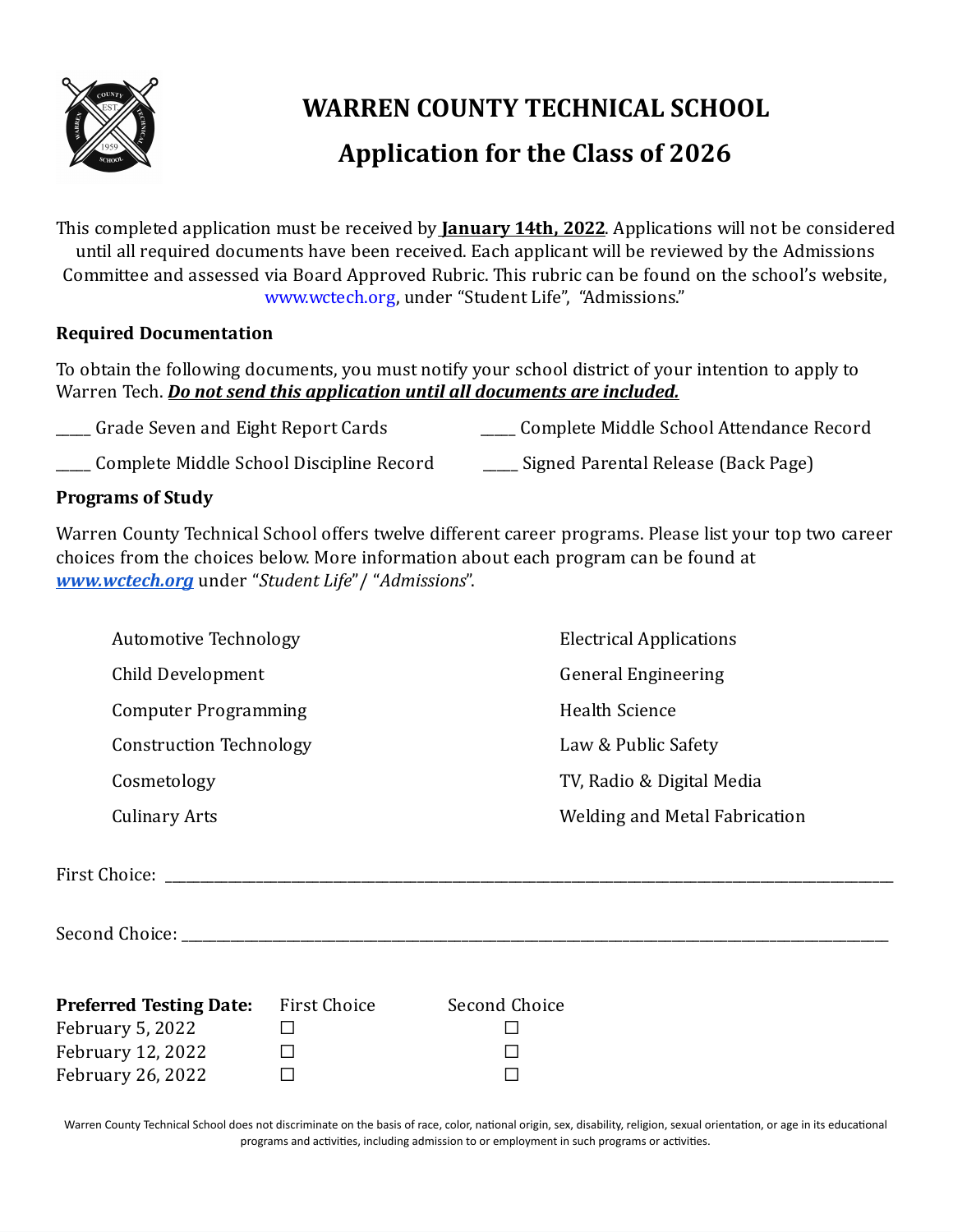#### **Student Information**

**Please Print Clearly** 

| <b>Parent / Guardian One Information</b> |  |
|------------------------------------------|--|
|                                          |  |
|                                          |  |
|                                          |  |
|                                          |  |
|                                          |  |
| <b>Parent / Guardian Two Information</b> |  |
|                                          |  |
|                                          |  |
|                                          |  |
|                                          |  |
|                                          |  |
|                                          |  |
| <b>School Information</b>                |  |
|                                          |  |
|                                          |  |
|                                          |  |
|                                          |  |